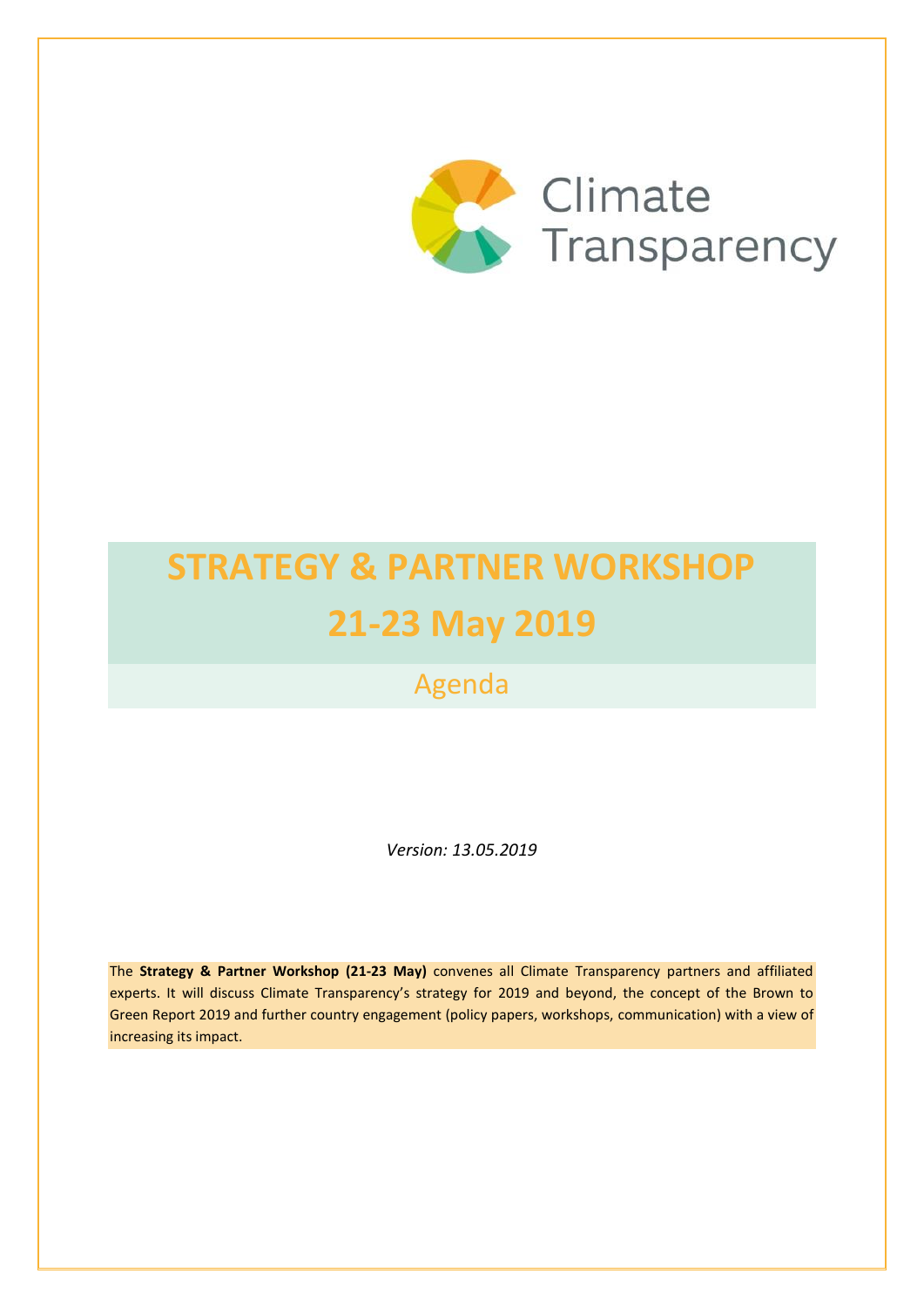

# **Tuesday, 21 May**

#### **Brown to Green Forum 2019**

08:30 – 14:00 **Brown to Green Forum 2019** "Managing the phase out of coal – perspectives from Germany, the UK and other G20 countries"

**Forum venue**: British Embassy in Germany, Wilhelmstraße 70/71, 10117 Berlin **GoogleMaps** 

| <b>Time</b>    | <b>Agenda</b>                                                                                                                                                                                            |
|----------------|----------------------------------------------------------------------------------------------------------------------------------------------------------------------------------------------------------|
| $8.30 - 9.00$  | <b>Arrival and coffee</b>                                                                                                                                                                                |
| $9.00 - 9.15$  | Welcome                                                                                                                                                                                                  |
|                | Sebastian Wood, Ambassador, British Embassy Berlin<br>Peter Eigen, Co-chair, Climate Transparency                                                                                                        |
| $9.15 - 9.30$  | <b>Keynote</b>                                                                                                                                                                                           |
|                | Rita Schutt, Deputy DG General issues of specific sectors of the<br>economy; sustainability, German Ministry for Finance                                                                                 |
| $9.30 - 9.45$  | The global challenge of phasing out coal $-$ a stocktake across the G20                                                                                                                                  |
|                | Presentation of findings of Climate Transparency's G20 coal brief and ODI's<br>forthcoming report 'Ending G20 subsidies to coal production and<br>consumption'                                           |
|                | Hannah Schindler, Project Coordinator, Secretariat Climate<br>$\bullet$<br>Transparency                                                                                                                  |
|                | Leo Roberts, Senior Research Officer, Overseas Development<br>Institute                                                                                                                                  |
| $9.45 - 11.00$ | Panel 1: Financing and implementing an end to coal                                                                                                                                                       |
|                | The panel will discuss the economic, climate-related and legal aspects of<br>implementing the coal phase-out in Germany and beyond. Experiences<br>from the United Kingdom and Indonesia will be shared. |
|                | André Poschmann, Head of EU electricity issues, national and<br>European electricity market integration, German Ministry for<br><b>Economic Affairs and Energy</b>                                       |
|                | Beth Child, Deputy Director, International Climate Strategy, British<br>Department for Business, Energy and Industrial Strategy                                                                          |
|                | Fabby Tumiwa, Executive Director, Institute of Essential Service<br>Reform, Indonesia                                                                                                                    |
|                | Markus Hagel, Politik & Corporate Responsibility, RWE AG                                                                                                                                                 |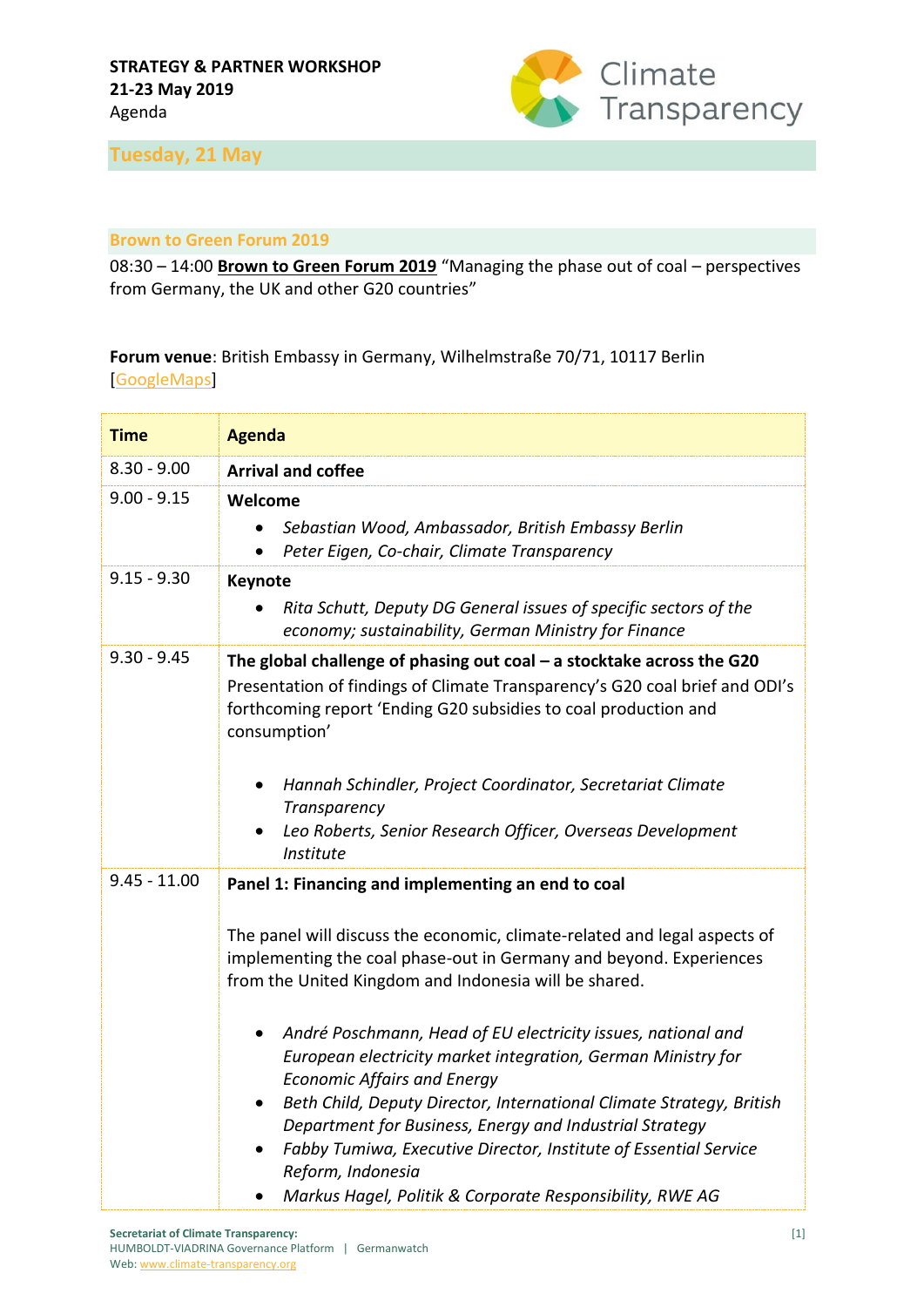# **STRATEGY & PARTNER WORKSHOP 21-23 May 2019**





| Time            | <b>Agenda</b>                                                                                                                                                                                                                                                                                                                                                                                                                                                                                                                                                                                                                                                                                       |
|-----------------|-----------------------------------------------------------------------------------------------------------------------------------------------------------------------------------------------------------------------------------------------------------------------------------------------------------------------------------------------------------------------------------------------------------------------------------------------------------------------------------------------------------------------------------------------------------------------------------------------------------------------------------------------------------------------------------------------------|
|                 | Q&A                                                                                                                                                                                                                                                                                                                                                                                                                                                                                                                                                                                                                                                                                                 |
| $11.00 - 11.30$ | <b>Coffee break</b>                                                                                                                                                                                                                                                                                                                                                                                                                                                                                                                                                                                                                                                                                 |
| 11.30 - 12.45   | Panel 2: Climate change meets social justice and innovation<br>The panel will discuss how Germany's coal intensive states could<br>implement the coal phase-out while fostering economic development and<br>ensuring a just transition. Experiences from Canada, India and South Africa<br>will be shared.<br>Amb. Stephane Dion, Canada's Ambassador to Germany and former<br>Minister of Foreign Affairs and former Minister of the Environment<br>of Canada<br>Christine Herntier, Mayor of Spremberg, Member of Germany's<br>Commission on Growth, Structural Change and Employment<br>Jesse Burton, Researcher, Energy Research Centre of the University<br>of Cape Town and E3G, South Africa |
|                 | Thomas Spencer, Fellow, The Energy and Resources Institute, India<br>Q&A                                                                                                                                                                                                                                                                                                                                                                                                                                                                                                                                                                                                                            |
| $12.45 - 13.00$ | <b>Closing remarks</b>                                                                                                                                                                                                                                                                                                                                                                                                                                                                                                                                                                                                                                                                              |
| 13.00           | Lunch                                                                                                                                                                                                                                                                                                                                                                                                                                                                                                                                                                                                                                                                                               |
| 14.00           | <b>Ends</b>                                                                                                                                                                                                                                                                                                                                                                                                                                                                                                                                                                                                                                                                                         |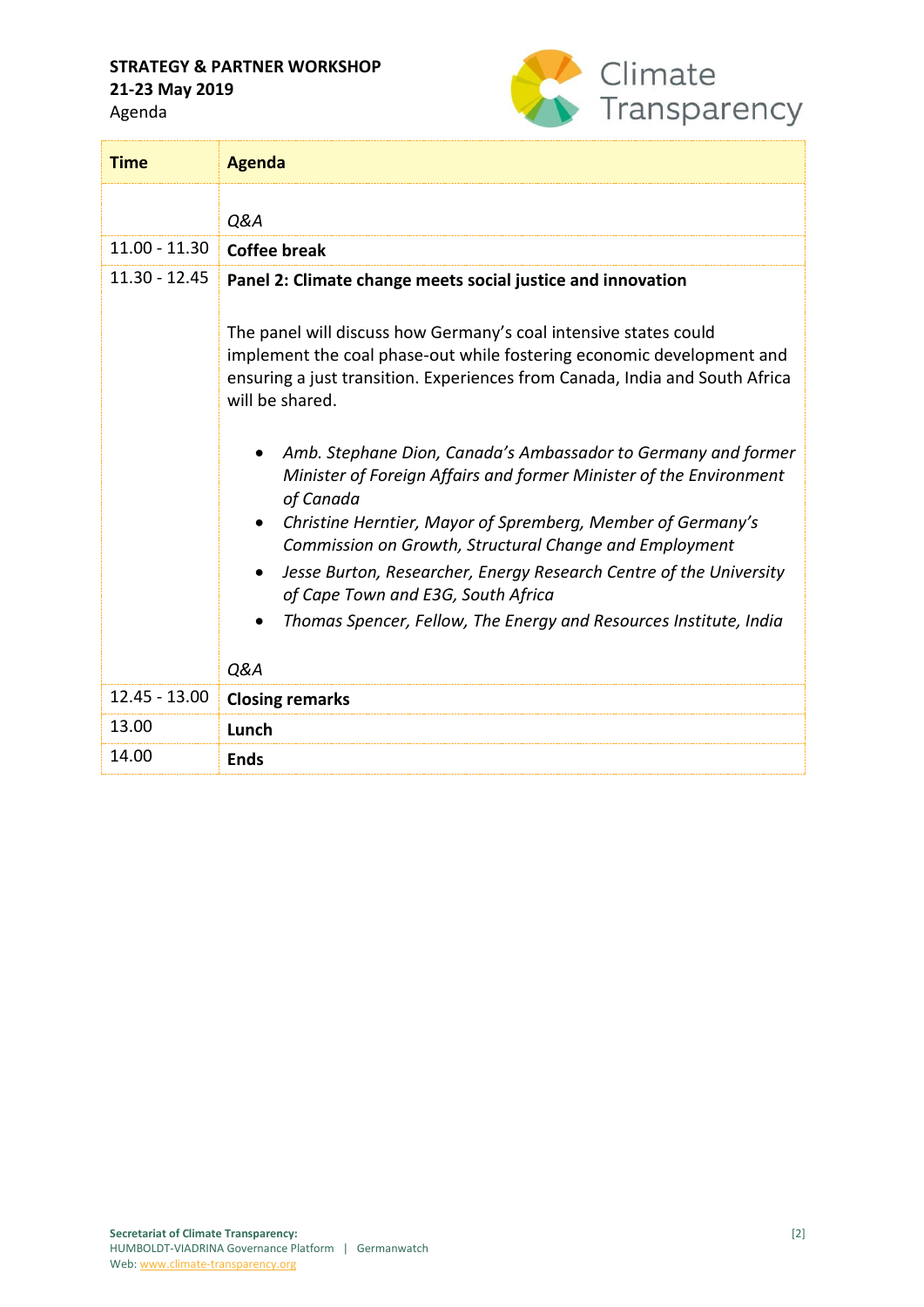

**Strategy & Partners Workshop: Pre-Session: Policy Papers**

**Objective** of this session is to identify topics and groups for the IKI policy papers for 2019.

**Forum venue**: British Embassy in Germany, Wilhelmstraße 70/71, 10117 Berlin [\[GoogleMaps\]](https://www.google.com/maps?client=firefox-b-d&q=british+embassy+berlin&um=1&ie=UTF-8&sa=X&ved=0ahUKEwisqL_WzqThAhXDCewKHb2PCWUQ_AUIDigB)

**Who should attend**: All IKI project partners involved in the production of the policy papers: FARN, ICM, Centro Clima, ERC, ERI, TERI, IESR, ODI, Germanwatch, ODI, Climate Analytics, HVGP

| <b>Time</b>     | Agenda                                                                                                                                   |
|-----------------|------------------------------------------------------------------------------------------------------------------------------------------|
| $15:00 - 15:15$ | Welcome and round of introduction<br>Gerd Leipold                                                                                        |
| $15:15 - 16:45$ | <b>Policy papers 2019</b><br><b>Facilitation: Sebastian Wegner</b><br>Agreeing on Strategy<br>Determining topics and groups<br>$\bullet$ |
| $16:45 - 17:00$ | Coffee break                                                                                                                             |
| $17:00 - 18:00$ | Working session of policy paper groups                                                                                                   |
| $18:00 - 18:15$ | <b>Summary and next steps</b>                                                                                                            |

#### **Dinner**

19:00 **Informal get-together**, restaurant MAXIMILANS, Friedrichstraße 185-190, 10117 Berlin [\[GoogleMaps\]](https://www.google.com/maps/place/Restaurant+Maximilians+Berlin/@52.5113326,13.389205,15z/data=!4m2!3m1!1s0x0:0xee7212867d17fced?sa=X&ved=2ahUKEwip_MT00aThAhWLzqQKHU0FDEwQ_BIwDXoECAgQCA) (No Host – visit [https://www.maximilians-berlin.de](https://www.maximilians-berlin.de/) for menu and pricing)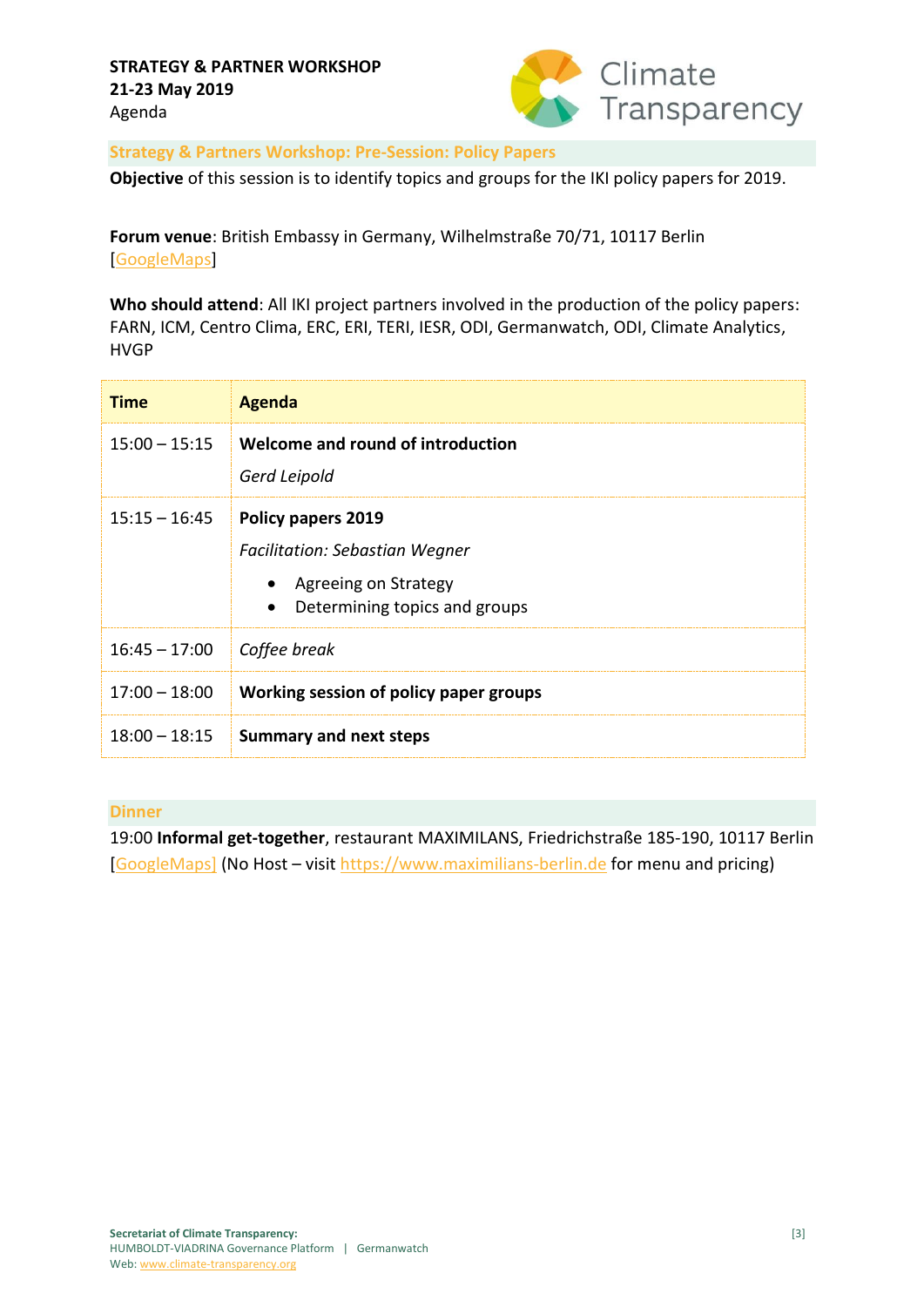

**Wednesday, 22 May**

#### **Strategy & Partners Workshop: Day 1**

**Venue**: Representation of North Rhine-Westphalia (NRW), Hiroshimastraße 12-16, 10785 Berlin, Room "Saal Lippe" [\[GoogleMaps\]](https://www.google.com/maps?client=firefox-b-d&q=Hiroshimastra%C3%9Fe+12-16&um=1&ie=UTF-8&sa=X&ved=0ahUKEwjSkJj20qThAhUQzaQKHTAPBi0Q_AUIDigB)

**Who should attend**: All Climate Transparency Partners, Observers and Funders

| Time            | <b>Agenda</b>                                                                                                                                    |
|-----------------|--------------------------------------------------------------------------------------------------------------------------------------------------|
| $08:30 - 09:00$ | <b>Arrival &amp; Coffee</b>                                                                                                                      |
| $09:00 - 09:30$ | <b>Welcome, Introduction of participants</b>                                                                                                     |
|                 | Alvaro Umaña, Peter Eigen, Gerd Leipold                                                                                                          |
| $09:30 - 10:45$ | Strategy 2019 and 2020-2025 - Creating Impact!                                                                                                   |
|                 | Input and facilitation: Gerd Leipold                                                                                                             |
|                 | Objective: Define how we can enhance impact by strategizing our<br>activities based on a changing external environment.                          |
|                 | Global perspectives on external environment                                                                                                      |
|                 | Inputs:                                                                                                                                          |
|                 | Katia Simeonova, UNFCCC                                                                                                                          |
|                 | Ragnhild Pieper, GSCC                                                                                                                            |
|                 | Pascal Charriau, ENERDATA                                                                                                                        |
|                 | Chandra Shekhar Sinha, World Bank                                                                                                                |
|                 | Q&A and plenary discussion                                                                                                                       |
| $10:45 - 11:15$ | Coffee break                                                                                                                                     |
| $11:15 - 13:00$ | Increasing the ambition and scaling up of climate action of G20<br>countries expressed through the NDCs and their implementation (2020-<br>2025) |
|                 | Facilitator: Sebastian Wegner                                                                                                                    |
|                 | World-Café - groups facilitated by: Hannah Schindler, Enrique Maurtua<br>Konstantinidis, Fabby Tumiwa, Sebastian Wegner                          |
|                 | Presentation and discussion of outcomes of World-Café groups                                                                                     |
| $13:00 - 14:30$ | Lunch                                                                                                                                            |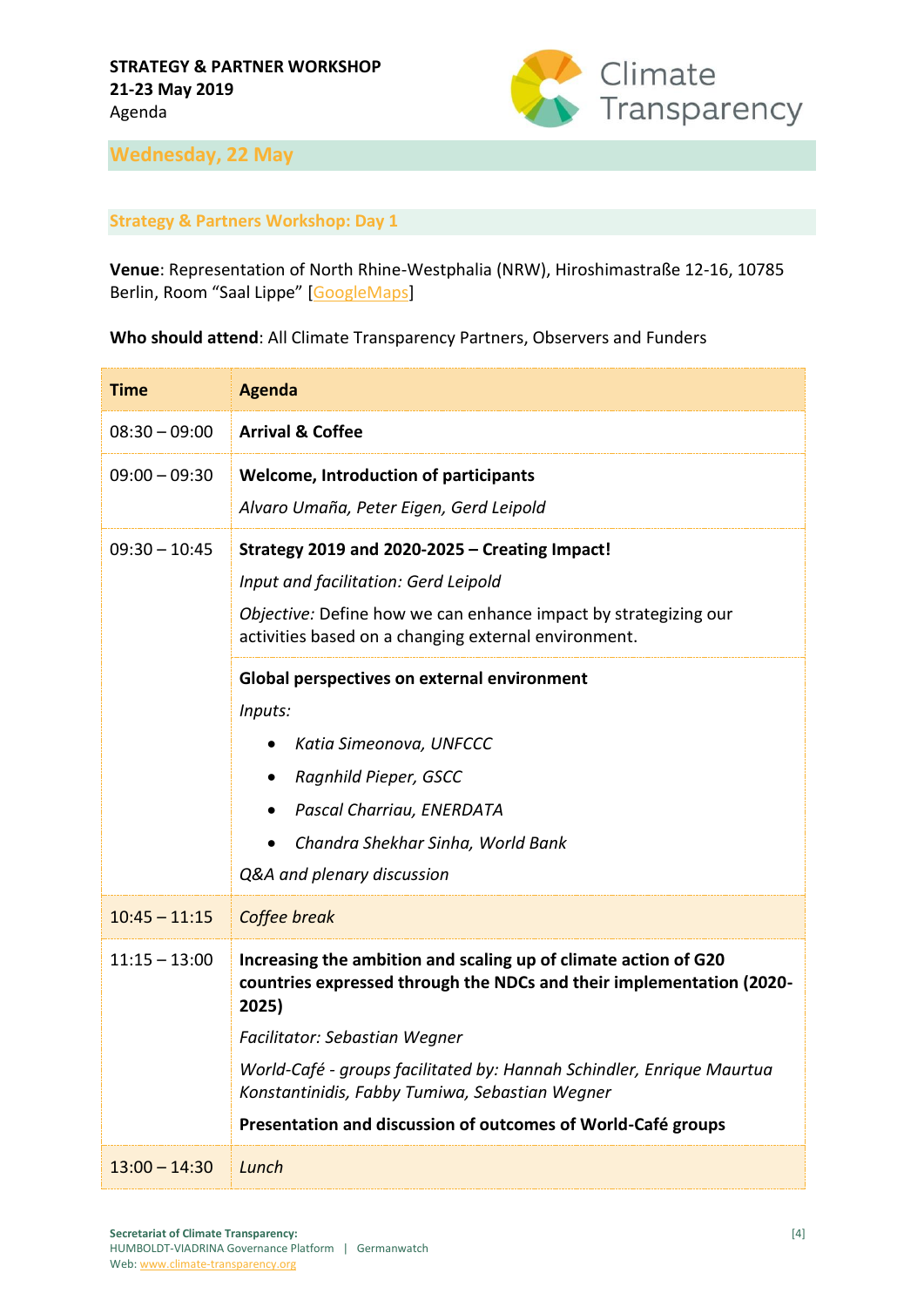### **STRATEGY & PARTNER WORKSHOP 21-23 May 2019** Agenda



| $14:30 - 15:30$ | Brown to Green Report 2019: Open questions on mitigation indicators                                                                                                                                                                                                                                                                                                                                        |
|-----------------|------------------------------------------------------------------------------------------------------------------------------------------------------------------------------------------------------------------------------------------------------------------------------------------------------------------------------------------------------------------------------------------------------------|
|                 | Facilitator: Jorge Villarreal                                                                                                                                                                                                                                                                                                                                                                              |
|                 | Objective: Present mitigation indicators/issues in the report concept<br>discussed with partners in the first quarter of 2019 where there are still<br>concerns and disagreement (the rest of the mitigation indicators in the<br>concept is considered to be agreed) and collect first rounds of<br>impressions on these issues to establish common basis for identifying<br>solutions in the group work. |
|                 | Inputs:                                                                                                                                                                                                                                                                                                                                                                                                    |
|                 | Overview status of the report concept, Lena Donat<br>$\bullet$<br>Rating methods, 1.5°C benchmarks, Jan Burck<br>Presentation of CAT (equity considerations, forestry emissions,<br>$\bullet$<br>difference UNEP Gap Report), Claire Stockwell<br>Policy rating, Lena Donat<br>$\bullet$<br>Just transition, Bryce McCall<br>Q&A                                                                           |
| $15:30 - 17:00$ | Brown to Green Report 2019: Group work on open questions on<br>mitigation indicators                                                                                                                                                                                                                                                                                                                       |
|                 | Objective: Identify solutions for open questions in working groups for<br>presentation to plenary.                                                                                                                                                                                                                                                                                                         |
|                 | Participants can change groups during half time.                                                                                                                                                                                                                                                                                                                                                           |
|                 | Group 1: Rating methods                                                                                                                                                                                                                                                                                                                                                                                    |
|                 | Facilitator: Jiang Kejun                                                                                                                                                                                                                                                                                                                                                                                   |
|                 | Group 2: Presentation of CAT (equity considerations, forestry emissions,<br>difference UNEP Gap Report)                                                                                                                                                                                                                                                                                                    |
|                 | <b>Facilitator: William Wills</b>                                                                                                                                                                                                                                                                                                                                                                          |
|                 | <b>Group 3: Policy rating</b>                                                                                                                                                                                                                                                                                                                                                                              |
|                 | Facilitator: Sandhya Srinivasan                                                                                                                                                                                                                                                                                                                                                                            |
|                 | Group 4: Topic to be determined                                                                                                                                                                                                                                                                                                                                                                            |
|                 | <b>Facilitator: Mariana Gutierrez</b>                                                                                                                                                                                                                                                                                                                                                                      |
| $17:00 - 17:30$ | Coffee break                                                                                                                                                                                                                                                                                                                                                                                               |
| $17:30 - 18:30$ | Presentation of group work and discussion                                                                                                                                                                                                                                                                                                                                                                  |
|                 | <b>Facilitator: Thomas Spencer</b>                                                                                                                                                                                                                                                                                                                                                                         |
|                 | Objective: Agree on solutions for open questions.                                                                                                                                                                                                                                                                                                                                                          |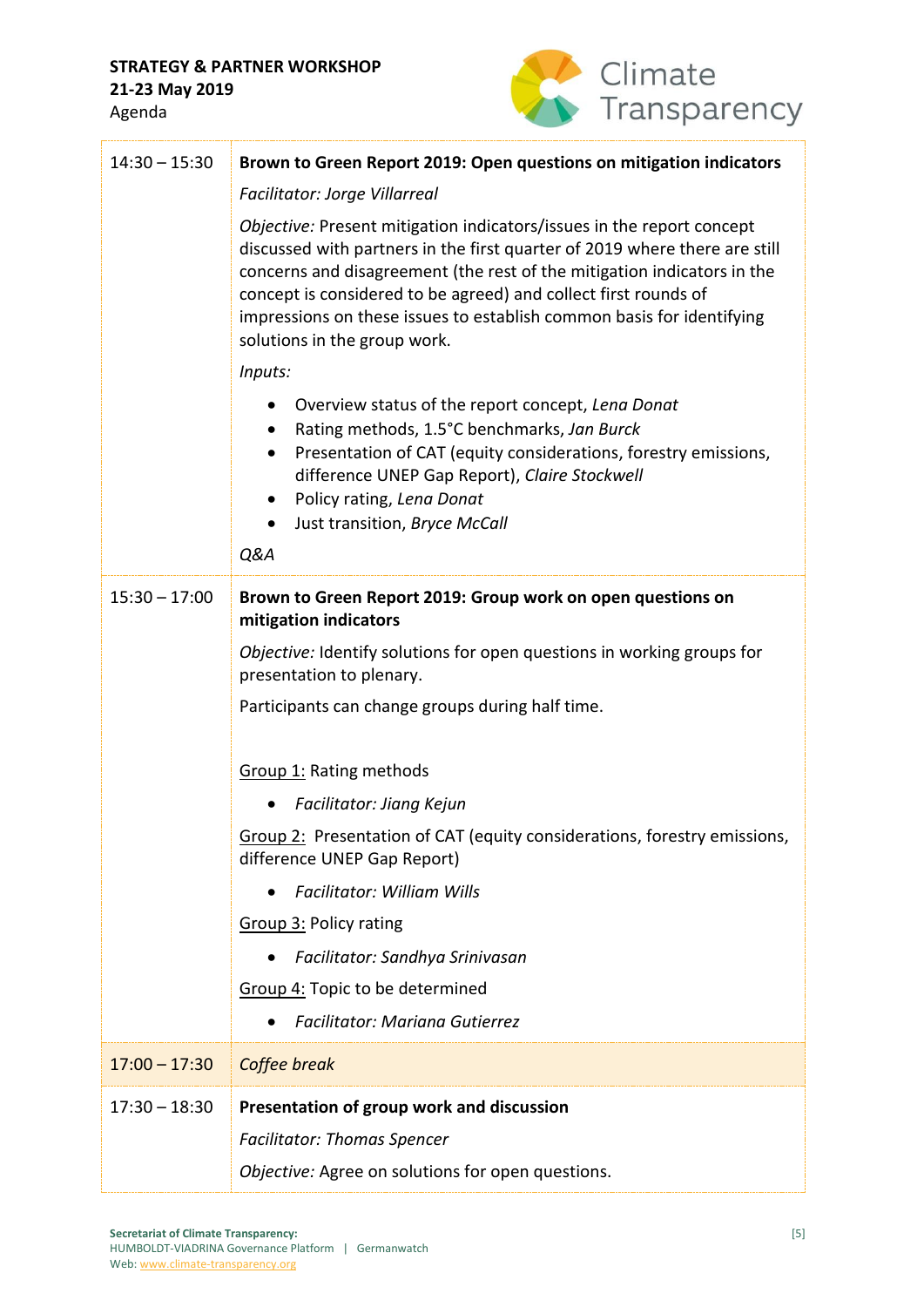#### **STRATEGY & PARTNER WORKSHOP 21-23 May 2019** Agenda



| 18:30 – 18:45 | Summary      |
|---------------|--------------|
|               | Alvaro Umaña |

#### **Dinner**

19:00 **Joint Dinner**, Restaurant L'Osteria, Budapester Str. 38 – 50, 10787 Berlin [\[GoogleMaps\]](https://www.google.com/maps?client=firefox-b-d&q=Budapester+Str.+38+%E2%80%93+50+osteria&um=1&ie=UTF-8&sa=X&ved=0ahUKEwijkdGqzaThAhXOyqQKHZtGCfsQ_AUIDigB).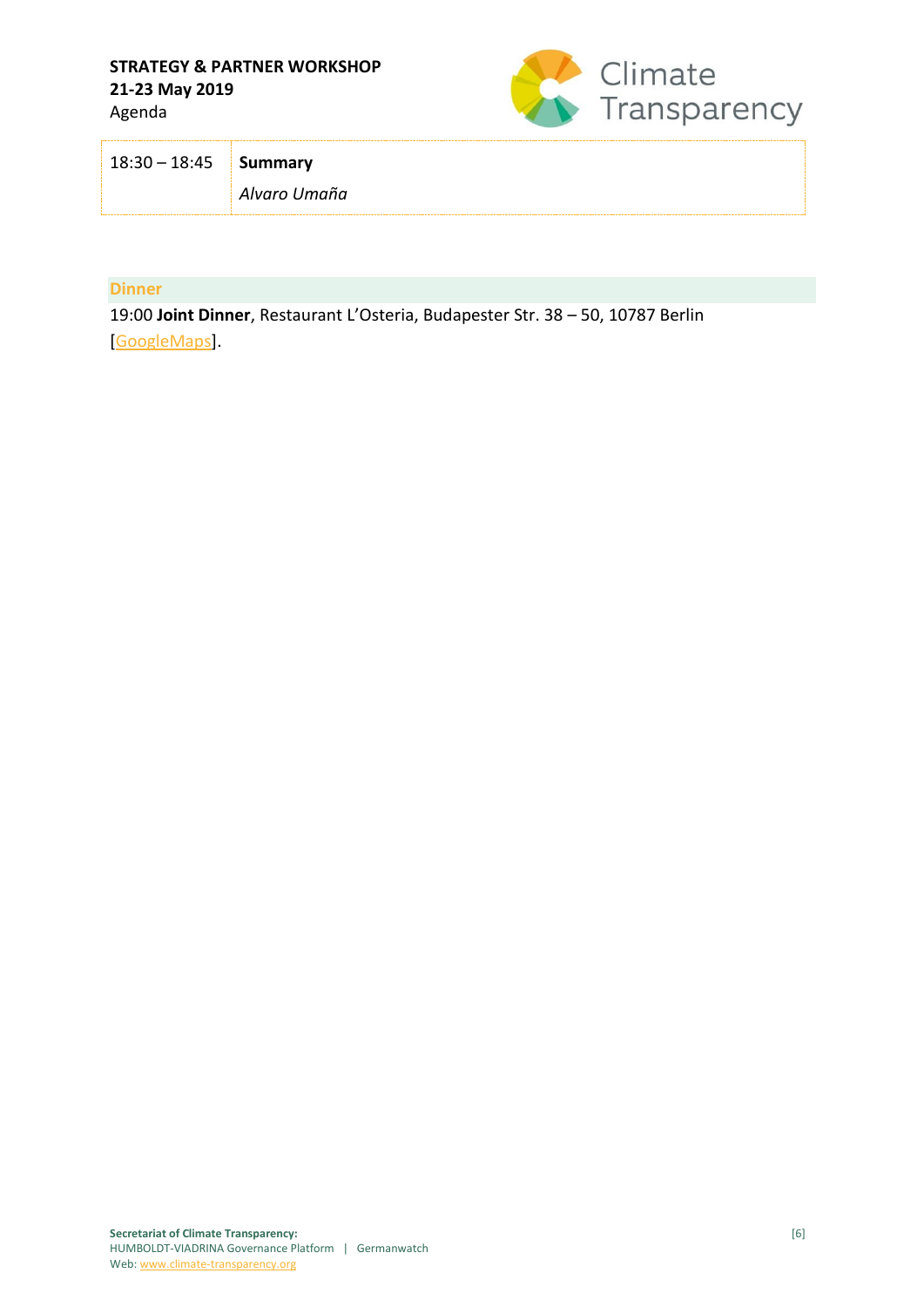

**Thursday, 23 May**

**Venue**: Representation of North Rhine-Westphalia (NRW), Hiroshimastraße 12-16, 10785 Berlin, Room "Saal Rheinland" [\[GoogleMaps\]](https://www.google.com/maps?client=firefox-b-d&q=Hiroshimastra%C3%9Fe+12-16&um=1&ie=UTF-8&sa=X&ved=0ahUKEwjSkJj20qThAhUQzaQKHTAPBi0Q_AUIDigB)

## **Who should attend**: All Climate Transparency Partners, Observers and Funders

| <b>Time</b>     | <b>Agenda</b>                                                                                                                                                                                                                                                                              |
|-----------------|--------------------------------------------------------------------------------------------------------------------------------------------------------------------------------------------------------------------------------------------------------------------------------------------|
| $08:30 - 09:00$ | <b>Arrival &amp; Coffee</b>                                                                                                                                                                                                                                                                |
| $09:00 - 09:45$ | Brown to Green Report 2019: Adaptation and Finance<br>Facilitator: Surabi Menon<br>Input adaptation: Tabea Lissner<br>Input finance: Charlene Watson<br>Q&A                                                                                                                                |
| $09:45 - 10:45$ | <b>Group work on Adaptation and Finance</b><br>Objective: Discuss proposals on indicators for adaptation and finance and<br>identify final recommendation regarding indicators.<br><b>Group 1: Adaptation</b><br>Facilitator: Lola Vallejo<br>Group 2: Finance<br>Facilitator: Yuji Mizuno |
| $10:45 - 11:15$ | Coffee break                                                                                                                                                                                                                                                                               |
| $11:30 - 12:30$ | Presentation of Group work on Adaptation and Finance in Plenary<br>Facilitator: Surabi Menon<br>Objective: Agree on final set of indicators for adaptation and finance.                                                                                                                    |
| $12:30 - 14:00$ | Lunch                                                                                                                                                                                                                                                                                      |
| $14:00 - 15:30$ | Brown to Green Report: Frontpages and outstanding indicators<br><b>Facilitator: Bert Metz</b><br>Input: Lena Donat, Hannah Schindler<br>Objective: Agree on front page and further indicators with open<br>questions.                                                                      |
| $15:30 - 16:00$ | Coffee break                                                                                                                                                                                                                                                                               |